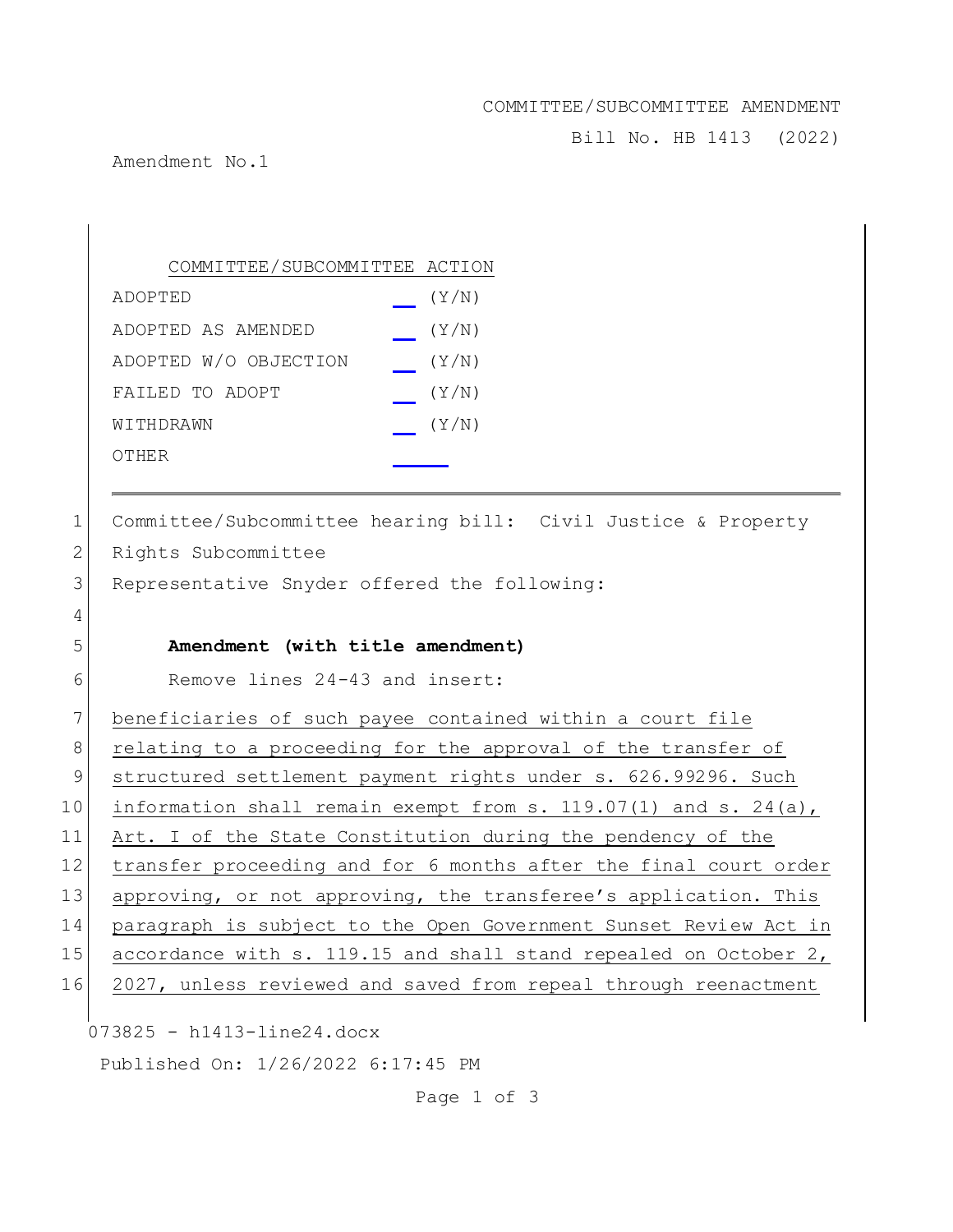## COMMITTEE/SUBCOMMITTEE AMENDMENT

Bill No. HB 1413 (2022)

Amendment No.1

073825 - h1413-line24.docx Published On: 1/26/2022 6:17:45 PM 17 by the Legislature. 18 Section 2. The Legislature finds that it is a public 19 necessity that the personal identifying information and annuity 20 contract numbers of a payee of a structured settlement and the 21 names of family members, dependents, and beneficiaries of such 22 payee be made exempt from s.  $119.07(1)$ , Florida Statutes, and s. 23 24(a), Article I of the State Constitution. Recipients of 24 structured settlements have been targets of criminal and 25 fraudulent acts based upon publicly available identifying 26 information and are especially vulnerable during transfer 27 proceedings to fraudulent actors purporting to be from 28 legitimate entities. These fraudulent actors may use such 29 information to intercept transfer payments or obtain other 30 sensitive information, such as bank account and social security 31 numbers. The Legislature finds that the harm that may result 32 from the release of personal identifying information and annuity 33 contract numbers of a payee of a structured settlement and the 34 names of family members, dependents, and beneficiaries of such 35 payee outweighs any public benefit that may be derived from the 36 disclosure of such information during the specified period. 37 38 **-----------------------------------------------------** 39 **T I T L E A M E N D M E N T** 40 Remove line 7 and insert:

Page 2 of 3